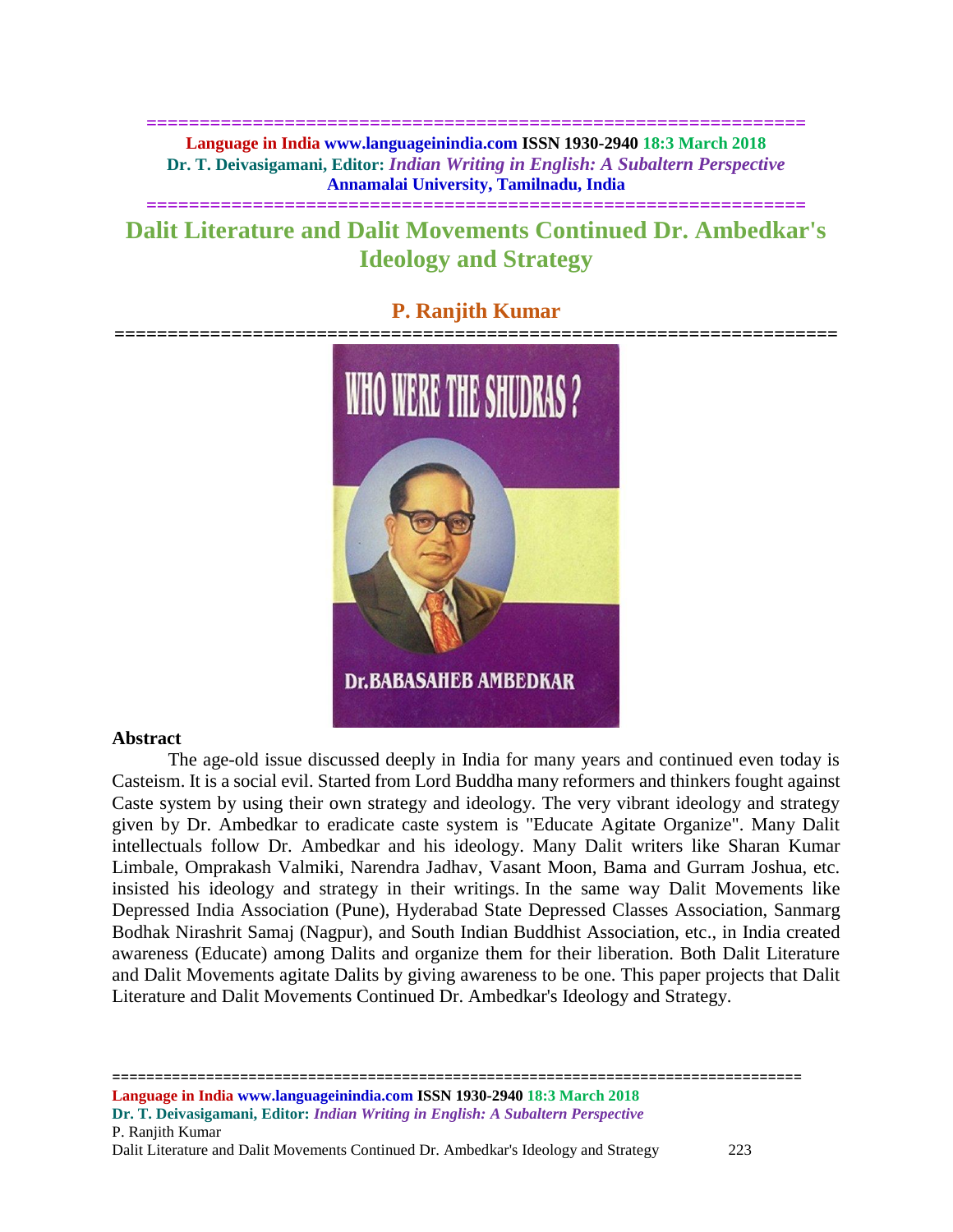**Key Words:** Ambedkar, Educate Agitate Organize -- Dalit Liberation -- Dalit writers -- Caste System -- Dalit Movements in India.

#### **Introduction**

In the field of English Literature in India the current focus of the area is Subaltern Studies. If it is narrowed down, Dalit Literature is the center of discussion. Dalit writers project Dalits' lives and their own experiences in their works. Due to continuous social discrimination based on Castes, there emerged Dalit Literature. Throughout India Dalit Writers register their opposition to Caste atrocity through their creation. This sense of agitation and fight started from Lord Buddha followed by many revolutionists like Guru Nanak, Kabir, Mahatma Jothirao Phule, Shagu Maharaj, Narayana Guru, Dr. Ambedkar, and Periyar. The struggle continues still. The Revolutionists used their own ideology and strategy to eradicate caste system from the society. Among the revolutionists Dr. Ambedkar is the unique personality who dedicated his whole life to abolish caste system in India. He used his own ideology and strategy in multidimensional way to bring social justice to all the Indians. He himself is a multi-talented person. He used all the opportunities perfectly to make India as Enlighten India. At the ultimate, he framed Indian Constitution based on the principle of Liberty, Equality and Fraternity. Dr. Ambedkar became the inspiration to many Social Activists and Dalit Writers. His ideology and strategy become the manifesto of many Social Activists and Dalit Writers. This Paper projects that Dalit Literature and Dalit Movements continued the Ideology and Strategy of Dr. Ambedkar to bring change in the society.

#### **Dr. Ambedkar's Ideology and Strategy**

Dr. Ambedkar intended to implement his ideology like Capturing Political Power, Religious Conversion, Empowering Dalits, Attain Enlighten India and Create Casteless Society etc. He has written many books and spread his own ideas. He used many strategies to implement his ideology. For the empowerment of Dalits he insisted on the revolutionary slogan "Educate, Agitate, Organise". In order to create awareness among Dalit people, he used this slogan. By knowing the value of education he gives preference to education first in this slogan. Being a highly qualified educated person Dr. Ambedkar participated in the Round Table Conference in London in 1931and fought for the rights of Indians. And his speech got attraction of all the people and press. Out of his experience he suggested that Education must be given first preference by the people.

Dr. Babasaheb Ambedkar established "Bahishkrit Hitkarini Sabaha" on 20th July 1924 at Bombay. The founding principles of the Sabha were "Educate, Agitate and Organize". One of the aims and objects of the Sabha was as under:

To promote the spread of education among the Depressed Class by opening Hostels or by employing such other means as may seem necessary or desirable. (Kshirsagar 82)

This paper discusses that Dalit Movements and Dalit Writers followed Dr. Ambedkar's revolutionary slogan "Educate, Agitate, and Organize"

#### **Dr. Ambedkar on "Educate, Agitate, and Organize"**

Dr. Ambedkar was very much fond of teaching. Because he believes that the future of India will be depend upon Students community.

- ================================================================================= **Language in India www.languageinindia.com ISSN 1930-2940 18:3 March 2018**
- **Dr. T. Deivasigamani, Editor:** *Indian Writing in English: A Subaltern Perspective* P. Ranjith Kumar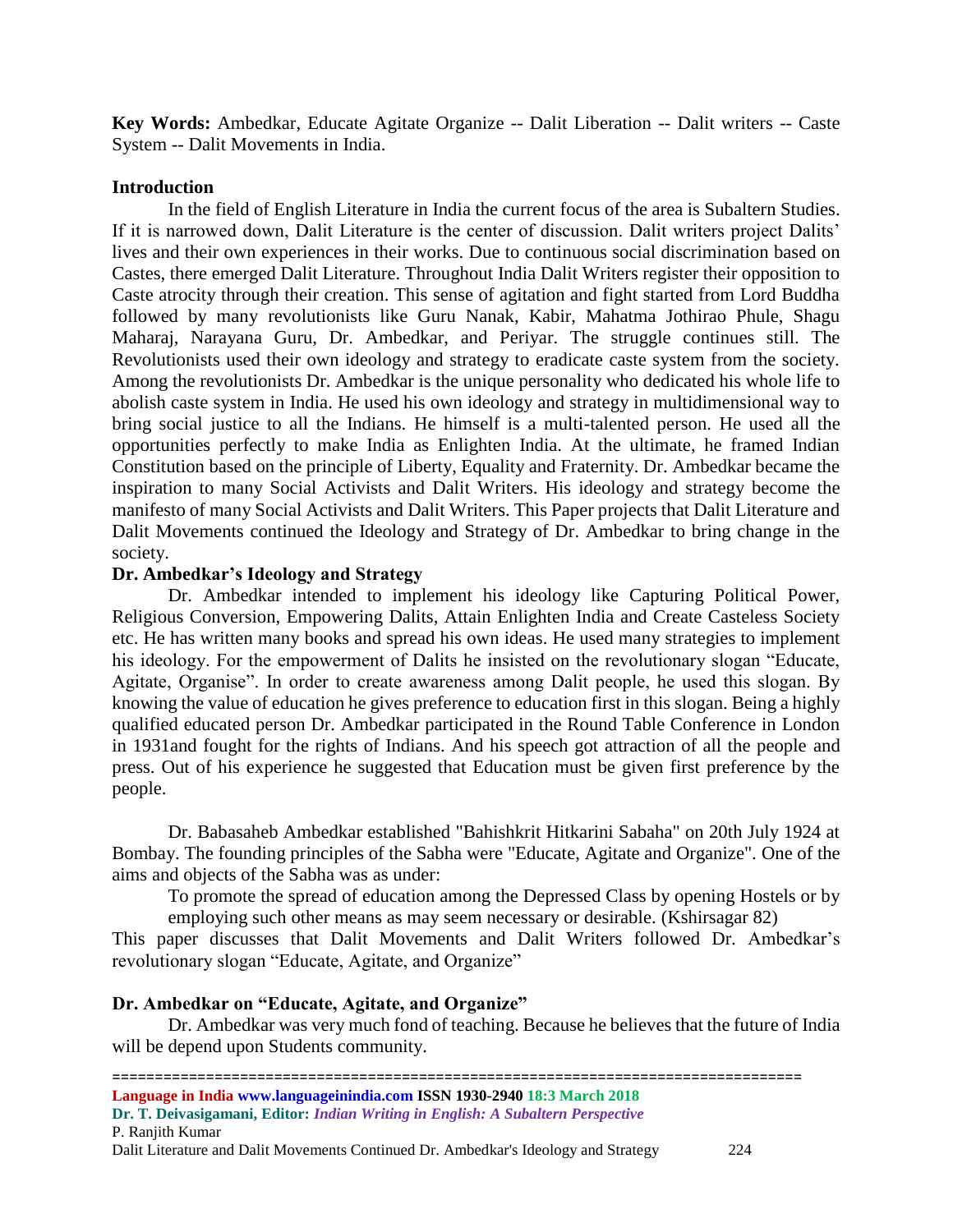I am very fond of teaching profession. I am also very fond of students. I have dealt with them, I have lectured them in my life. I am very glad to talk to the students. A great lot of the future of this country must necessarily depend on the students of this country. Students are an intelligent part of the community and they can shape the public opinion. *(Ambedkar Thoughts70)*

He insisted education with moral. According to him an educated man without character is a beast. That is the power of Education.

Education is a sword and being a double edged weapon is dangerous to wield. So an educated man without character and humanity is more dangerous that a beast. (*Ambedkar Thoughts 71)*

## **Dalit Literature**

### **Bama**

Bama's *Karukku* is the first Dalit auto biographical work in Tamil. In her works *Karukku* and *Sangati* she insisted Dr.Ambedkar's slogan ''Educate Agitate Organize"

Education everyone must have. Means of defense everyone must have. These are the paramount requirements of every man for his self-preservation. *(Ambedkar Vol. 1, P. 62)*

According to Dr.Ambedkar, education has various meanings. He not only sees education as academic one but also a tool which will change the society. Here, in her novel *Karukku* Bama shows education in both aspects.

Apparently it was just the same at the library. They would look at the Paraya lads form Cheri Street in a certain way, with certain contempt. Once, when Annan was signing out his books, he added his title, M.A., on a sudden impulse. Immediately the attendant brought him a stool to sit on, and what's more, began addressing him as 'Sir'. (*Karukku 17)*

In *Karukku*, when Bama's elder brother went to library in his village while in signing he added his degree as M.A behind his name. As soon as the attendant saw this, he brought stool to sit to him. So, education gives respect.

Because of my education alone I managed to survive among those who spoke the language of caste-difference and discrimination. (*Karukku 22)*

When Bama was a student, she was encouraged by her brother, to study well in order to throw away these indignities. She studied well and stood first. Many students from other castes joined with her because of her knowledge. As Dr. Ambedkar said she didn't believed in her fate, but believed in her strength. And she was awarded a prize for standing first among students in the S.S.L.C exam. You must abolish your slavery yourself. Do not depend for its abolition upon god, or superman *(Ambedkar Thoughts 70).* My final words of advice to you are educate, agitate and organizes; have faith in yourself. With justice on our side I do not see how we can lose our battle. (*Ambedkar Thoughts 72)*

Dr. Ambedkar says that Dalit people should believe themselves. Out his experience he said that Dalits should not depend upon Gods and others.

================================================================================= **Language in India www.languageinindia.com ISSN 1930-2940 18:3 March 2018 Dr. T. Deivasigamani, Editor:** *Indian Writing in English: A Subaltern Perspective* P. Ranjith Kumar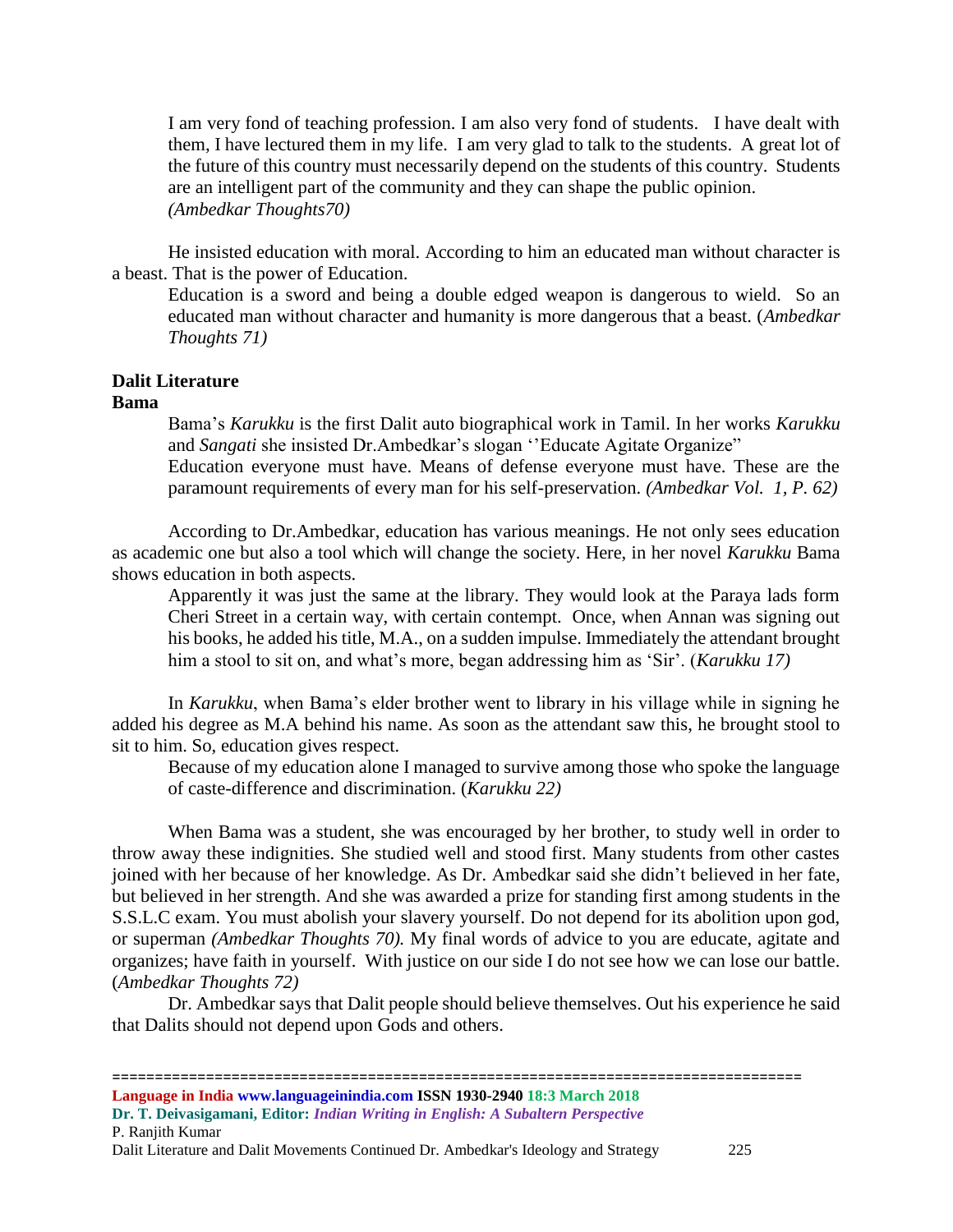History shows that where ethics and economics come in conflict, victory is always with economics. Vested interests have never been known to have willingly divested themselves unless there was sufficient force to compel them. (*Ambedkar Thoughts* 81)

Dr. Ambedkar says Economics defeats ethics. Government will only support the rich and upper caste people not the poor and Dalits. So the Depressed people should struggle and fight for their rights:

All the same, because of our caste and because of our poverty, every fellow treats us with contempt. If ever there is a problem or a disturbance, everyone, starting with the police, choose to blame and humiliate the women of our community. The government does not seem prepared to do anything to redress this. So we must take up the challenge ourselves. It's like the proverb that says, if a man sees a terrified dog, he is bound to chase it. If we continue to be frightened, everyone will take advantage of us. If we stand up for ourselves without caring whether we die or survive, they'll creep away with their tails between their legs. *(Sangati 66)*

For a long time, Dalits were suppressed and oppressed. They were treated like slaves. Unconsciously their minds were trained to be slaves. So. it is needed to create awareness among Dalits to protest against their social injustice. Dr. Ambedkar says that we should create awareness to a slave to realize his slavery then only he will protest against slavery. Most of the times Dalits are not aware that they are treated like slaves. So, the protesting attitude should be inculcated among Dalits to break their slavery chains. Once when we were shelling groundnuts, we girls discussed this among ourselves. Subbamma said:

'because haven't been to school or learnt anything, we go about like slaves all our lives, from the day we are born till the day we die. As if we are blind, even though we have eyes. That is why any old dog will make a grab at us when we are working in the fields. But it's only by struggling like this that we can eat; otherwise we have to starve, that's all.' (*Sangati 118)*

In the novel *Sangati*, one of the characters, Subbamma, expresses frustration regarding education. She is one of the daily wages labor. She has to work every day in the fields of upper caste people to lead her family. She expresses that without education though they have eyes they are blinds. So, education is important like light:

On 26th January 1950, we are going to enter into a life of contradictions. In politics we will have equality and in social and economic life we will have inequality. In politics, we will be recognizing the principle of one man-one vote and one vote-one value. In our social and economic life, we shall by reason of our social and economic structure, continue to deny the principle of one man-one value. (*Ambedkar Thoughts* 80)

If I find the Constitution being misused, I shall be the first to burn it. (*Ambedkar Thoughts*  82)

Dr. Ambedkar shows his agitation. He went to the extreme to burn the constitution when it is being misused.

================================================================================= **Language in India www.languageinindia.com ISSN 1930-2940 18:3 March 2018 Dr. T. Deivasigamani, Editor:** *Indian Writing in English: A Subaltern Perspective* P. Ranjith Kumar Dalit Literature and Dalit Movements Continued Dr. Ambedkar's Ideology and Strategy 226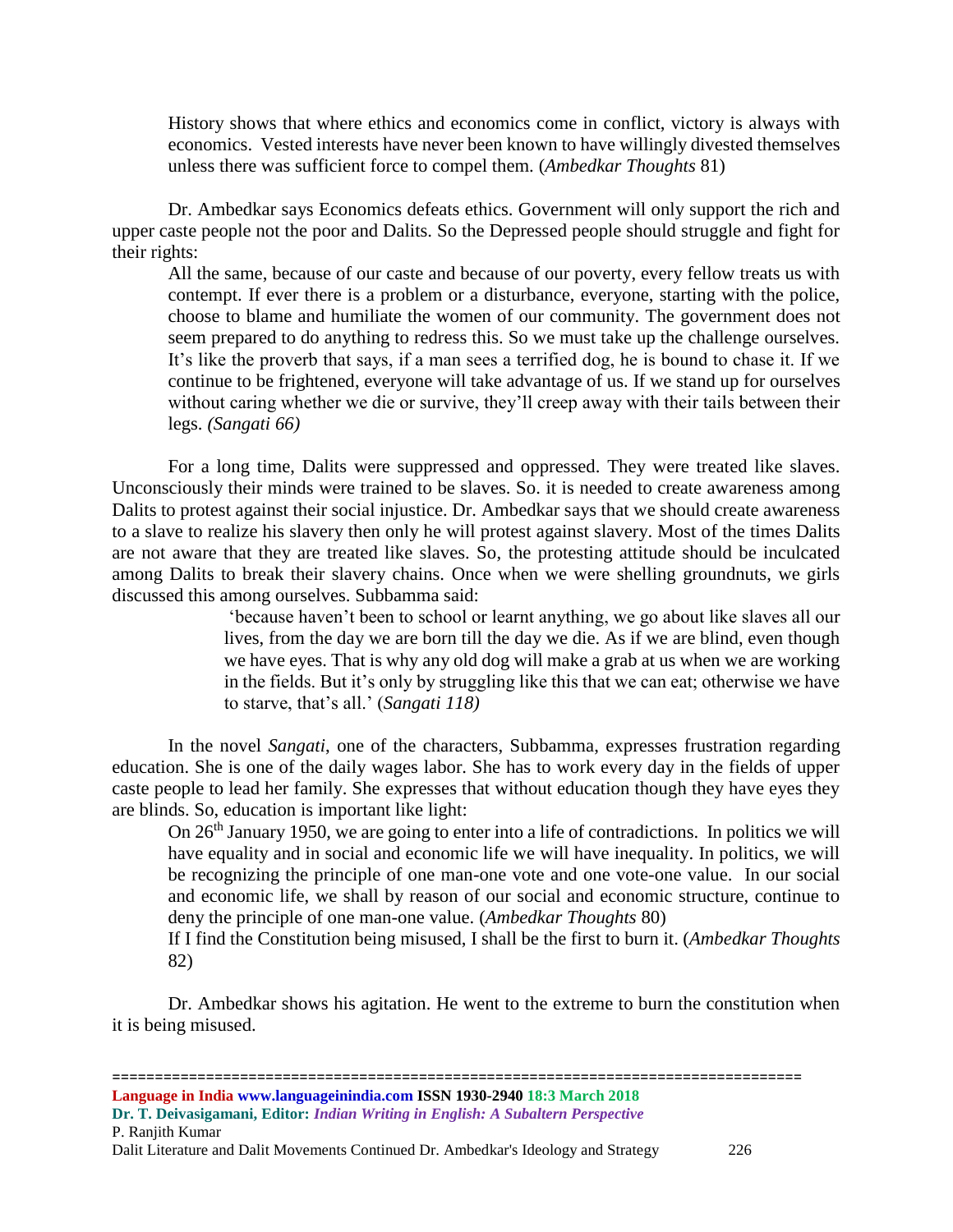We who are asleep must open our eyes and look about us. We must not accept the injustice of our enslavement by telling ourselves it our fate, as if we have no true feelings; we must dare to stand up for change. We must crush all these institutions that use caste to bully us into submission and demonstrate that among human beings there are none who are high or low. (*Karukku* 28)

Bama keeps on registering her feeling of agitation throughout the novel. So Bama's works reflect Dr.Ambedkar's Mantra "Educate, Agitate and Organize."

#### **Sharankumar Limbale**

Sharankumar Limbale's Marathi autobiography *Akkarmashi* was translated into English as *The Outcast*. The protagonist Sharan an illegitimate son of village Patil, a rich landlord of Basalegaon Hanumant Limbale and a poor Dalit woman Masamai, is the narrator.

Lost rights are never regained by begging and by appeals to the conscience of the usurper's but by relentless struggle. Goats are used for sacrificial offerings and not lions. (*Ambedkar Thoughts 82)*

Dr. Ambedkar motivates Dalits to be courageous as like Lion not like Goats. It creates agitating sense among Dalits and they will protest against social injustice.

I used clean clothes, bathed every day and washed myself clean with soap, and brushed my teeth with toothpaste. There was nothing unclean about me. Then in what sense was I untouchable? A high caste who is dirty was still considered touchable. (Limbale 107)

The narrator Sharan raises the rationalized question which shows his agitation. The writer Sharankumar Limbale registers his agitation through his character Sharan. Afterwards Sharan joined in Dalit Panthers Movement. Dalit Panthers Movement was established to organize all Dalits throughout India.

Political power is the key to all social progress and the scheduled castes can achieve their salvation if they captured this power by organizing themselves into a third party and holding the balance of power between the rival political parties of the Congress and Socialists. (*Ambedkar Thoughts 45)*

Dr. Ambedkar wanted to establish the political party as the third one for Dalits in national level except Congress and Socialists. He planned to found the Political Party called Republican Party of India in 1956. But unfortunately he passed away. Finally the followers of Dr. Ambedkar started Republican Party of India in 1957. The Party was broken into many. Later people started Dalit Panthers Movement to bring Dalits under one umbrella.

The Hindus hold to the sacredness of the social order. Caste has a divine basis. You must therefore destroy the sacredness and divinity with which caste has become invested. In the last analysis, this means you must destroy the authority of the shastras and vedas. *(Ambedkar Thoughts 78)*

Dr. Ambedkar said that Hindu Religion is the root cause for caste. He opposed Hinduism. He questioned God and His existence. He burnt all the Hindu Holy Scriptures. Finally as he

================================================================================= **Language in India www.languageinindia.com ISSN 1930-2940 18:3 March 2018 Dr. T. Deivasigamani, Editor:** *Indian Writing in English: A Subaltern Perspective* P. Ranjith Kumar

Dalit Literature and Dalit Movements Continued Dr. Ambedkar's Ideology and Strategy 227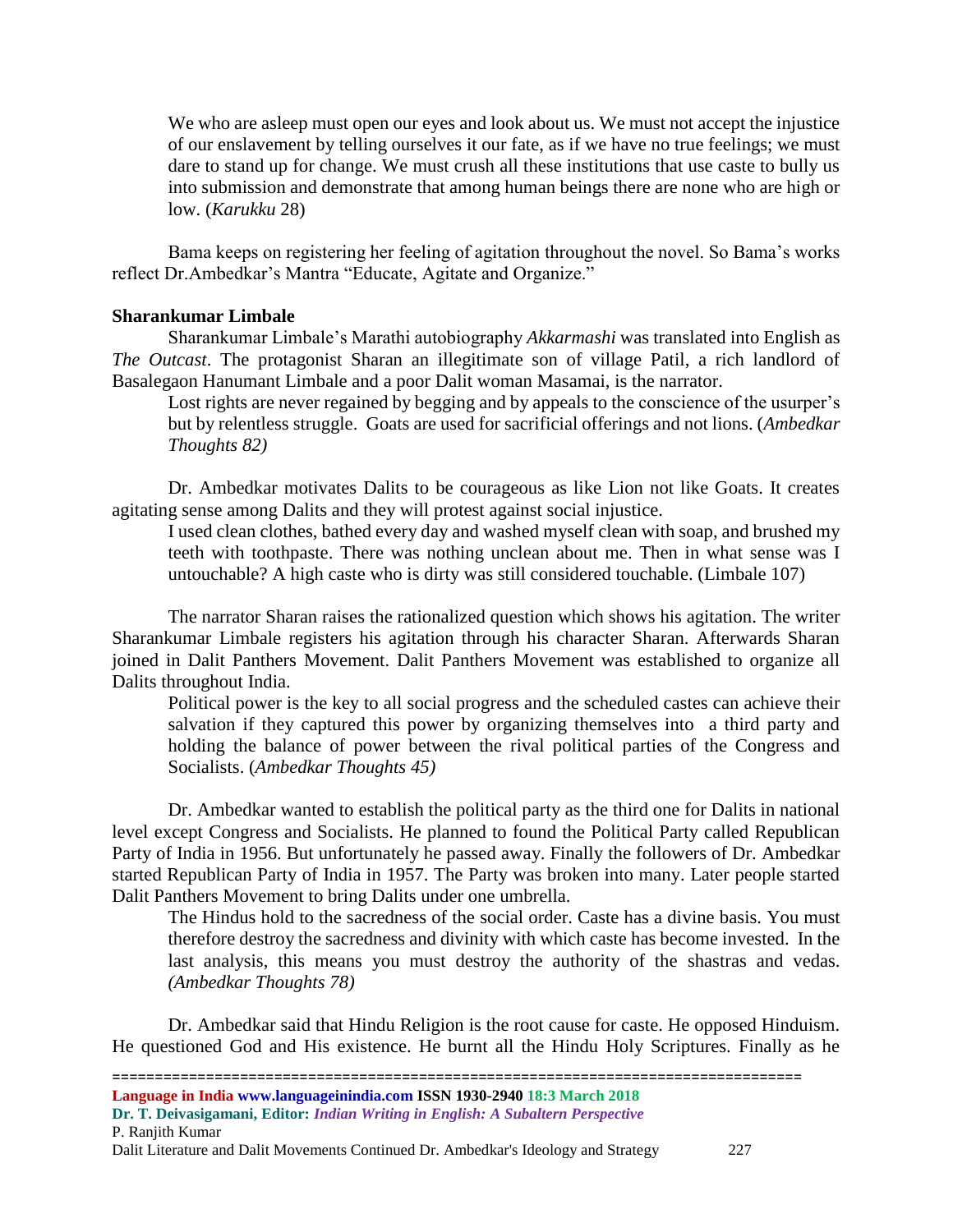resolved "Though I was born a Hindu, I solemnly assure you that I will not die as a Hindu", he converted to Buddhism.

He says God discriminates between man and man. He makes one man rich and the other poor. One is high caste and other untouchable……. We don't approve of this God. Nor his religion, nor this country because they ostracize us. (Limbale 62)

Sharan, the hero out *The Outcast* also did not accept Hindu Religion. Following Dr. Ambedkar he converted to Buddhism. It shows the feeling of agitation.

#### **Dalit Movements**

#### **1. Depressed India Association (Pune)**

Depressed India Association was founded by Ganesh Akkaji Gawai in 1917 at Pune. It came into existence in 1922.

The objectives of the Association were:

- ➢ To spread education among the Depressed Classes
- $\triangleright$  To introduce social reform
- $\triangleright$  To develop their moral and material condition

In order to achieve those objectives, it conducted many meetings and conferences, opened many schools for boys and girls and run a newspaper to vent the grievances of the Depressed Classes both in India and outside.

#### **2. Hyderabad State Depressed Classes Association**

The Youth League of Ambedkarites was formed by P.R.Venkataswamy and B.S.Venkat Rao at Hyderabad on 17 May 1936. Later in 1938 it was renamed as Hyderabad State Depressed Classes Association.

The objectives:

- ➢ To organize the youth of the depressed classes under one banner.
- $\triangleright$  To enlighten the community on the evils of Hinduism.
- ➢ To obliterate existing caste differences among them.

#### **3. Sanmarg Bodhak Nirashrit Samaj (Nagpur)**

The Sanmarg Bodhak Nirashrit Samaj was founded by Shri Kisan Fagu Bansod in 193 at Nagpur.

The objectives:

- ➢ To spread education among all the Depressed Classes.
- $\triangleright$  To organize all the Dalits under one banner.
- $\triangleright$  To reform the untouchable society.
- $\triangleright$  To struggle for human rights.

#### **4. Rajputana Mehtar Sudhar Sabha.**

Rajputana Mehtar Sudhar Sabha was founded by Shri Gopalanand Maharaj in 1948 in the conference held at Udaimandir Bhangi Bustee, where the representatives of the Bhangi Community from various places in Rajasthan were present.

=================================================================================

**Language in India www.languageinindia.com ISSN 1930-2940 18:3 March 2018 Dr. T. Deivasigamani, Editor:** *Indian Writing in English: A Subaltern Perspective* P. Ranjith Kumar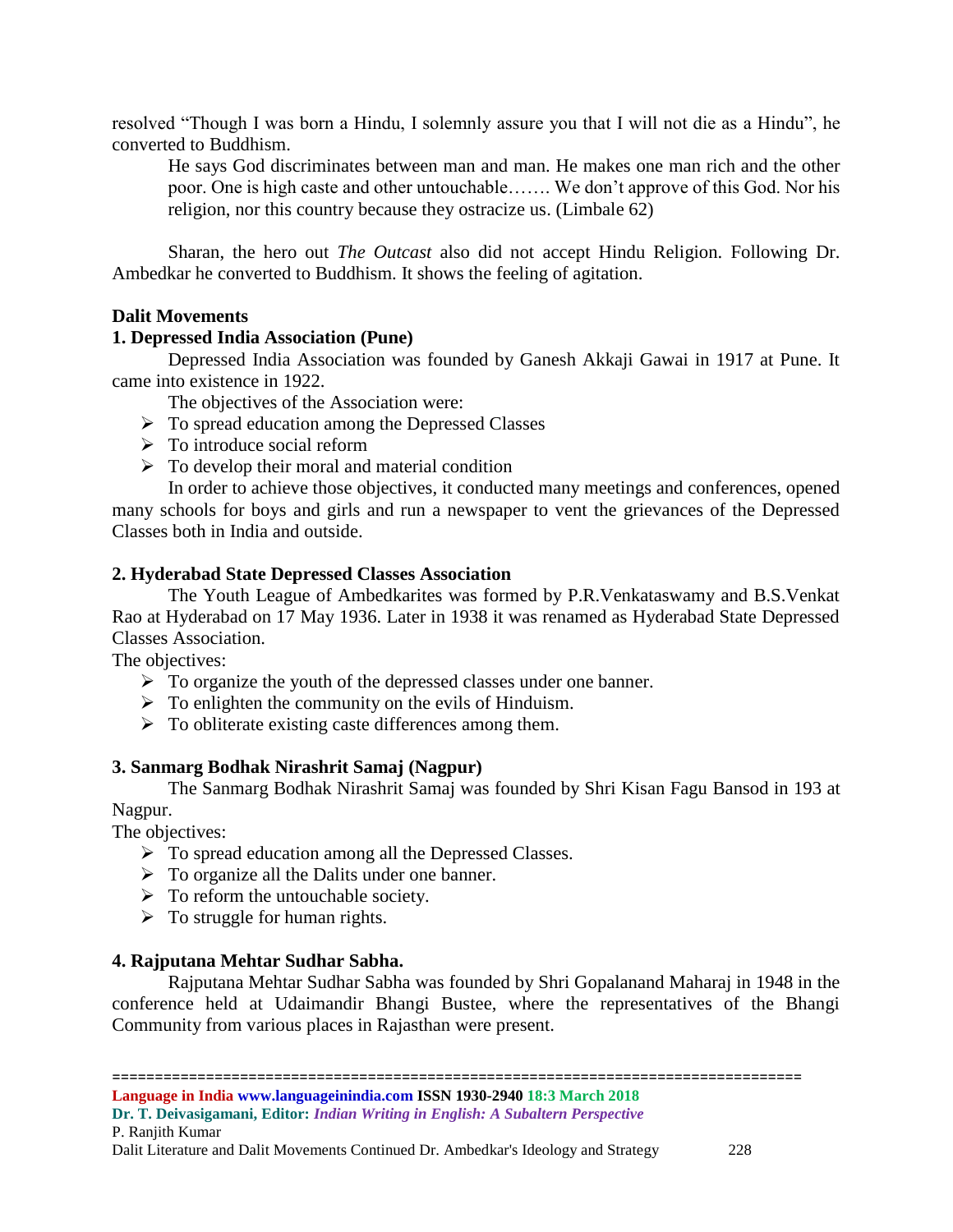The Objectives of the Sabha were:

- $\triangleright$  To promote the spirit of unity among the community members.
- ➢ To promote social and material welfare of the members of the Bhangi community.
- $\triangleright$  To preach importance of education.

#### **5. Bihar Rajak Sangh**

Bihar Rajak Sangh was founded in early 1940's. Shri Nayantara Das was the General Secretary of this organization from 1947 to 1951.

The Objectives of this Organization:

- $\triangleright$  To educate the Children
- ➢ Not to take liquor at least on ceremonial occations.
- $\triangleright$  Not to give or accept dowry.

#### **6. The Bahujan Shikshan Sangh**

The Bahujan Shikshan Sangh was formed in 1928 at Ahmednagar in Maharashtra. The main objective of the Sangh was to spread education amongst the Depressed Classes. The Sangh opened its first hostel for the Depressed Classes students in June 1948 at Sangamner in District Nagar. It was named as 'Siddharth Boarding'. The Sangh runs Janata High School Pune (1967), Siddharth Vidyalaya, Sangmner (1965), Sambodhi Vidyalaya, Nagar (1962), Siddharth High School, Sangamner (1970), Mahatma Phule Vidyalaya, Ghulewadi (1970), and 23 hostels at various places in Nagar, Pune,Aurangabad and Thane districts Maharashtra.

#### **7. Adi-KeralotharanaSangham (AKS)**

The Adi-Keralotharana Sangham was formed in 1927 in a conference of the Depressed Classes people at Calicut. It was led by K.Kelappan and C.Krishnan.

The activities of the Sangham were mainly concerned with the education of the Dalits, freedom for them to walk along public roads, and starting hostels for the Dalits students.

#### **Conclusion**

The impact of Ambedkarism could be found in Dalit Literature.

The intellectual class is the class which can foresee, it is the class which can advise and give lead. In no country does the mass of the people live the life of intelligent thought and action. It is largely imitative and follows the intellectual class. There is no exaggeration in saying that the entire destiny of a country depends upon its intellectual class. If the intellectual class is honest, independent and disinterested it can be trusted to take the initiative and give a proper lead when a crisis arises. (Ambedkar Vol. 1, P. 71)

Following the words of Dr. Ambedkar the intellectuals keep on doing their social work through their writings. And Social Activists also keep on doing their tremendous work in order to bring equality in the society. Both Dalit Movements and Dalit Literature continued Dr. Amnbedkar's Ideology and strategy.

================================================================================= **Language in India www.languageinindia.com ISSN 1930-2940 18:3 March 2018**  ===================================================================

**Dr. T. Deivasigamani, Editor:** *Indian Writing in English: A Subaltern Perspective* P. Ranjith Kumar

Dalit Literature and Dalit Movements Continued Dr. Ambedkar's Ideology and Strategy 229